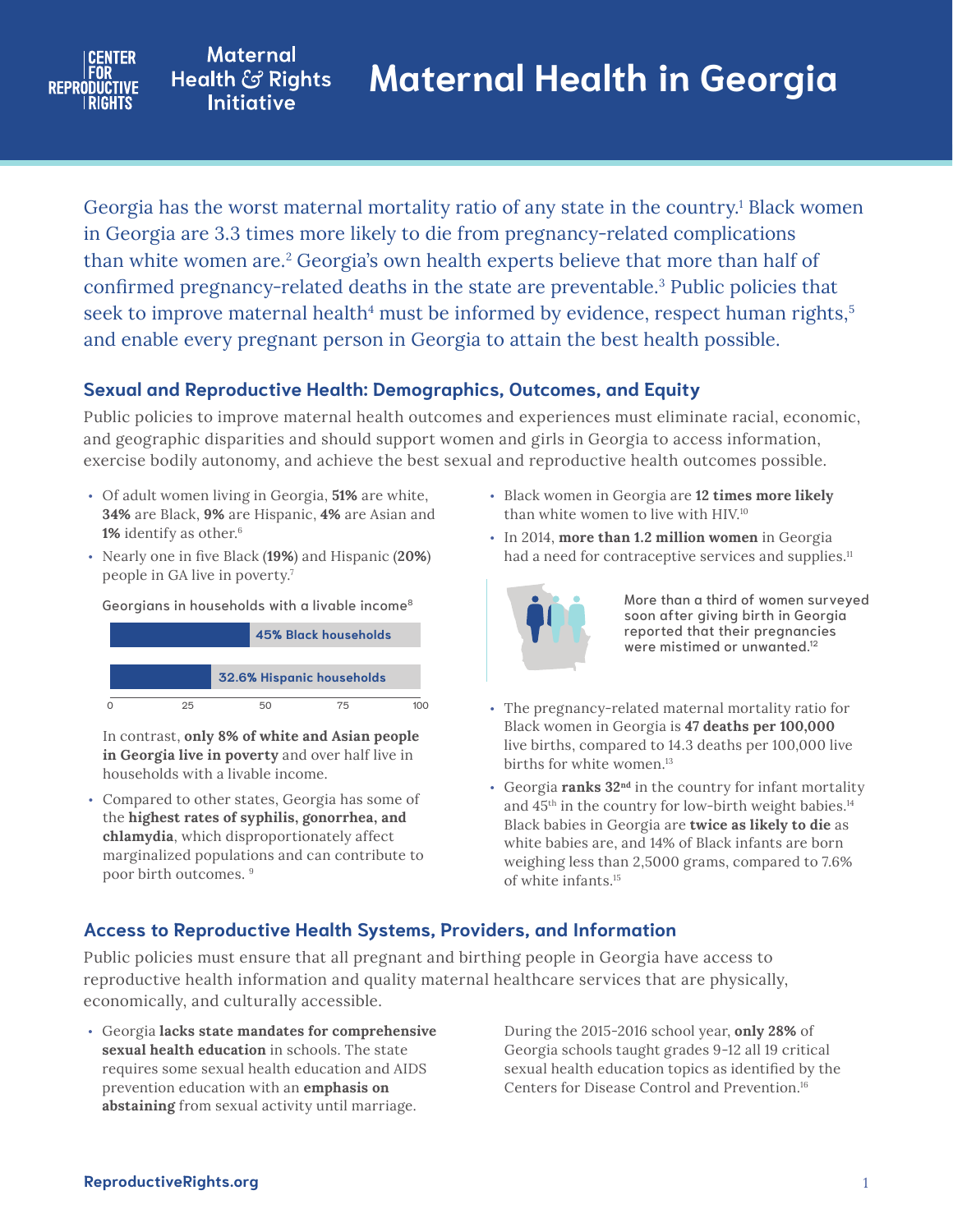

• Among adult women in Georgia, **23%** of Black women and **49%** of Hispanic women do not have a personal doctor or health care provider.



**One in five Black women** and **one in four Hispanic women** report not seeing a doctor in the prior 12 months due to cost.<sup>17</sup>

- Between 2014-2016, **11% of Black mothers** received **late or no prenatal care**. 18
- Georgia has not expanded Medicaid under the Affordable Care Act (ACA), and **17% of women ages 19-64 are uninsured**. 19
- Medicaid finances more than 50% of all births in Georgia, but only **67% of OB/GYNs** in Georgia **accept new Medicaid patients**. 20 Some providers cap the number of Medicaid patients they see due to low reimbursement rates and cumbersome reimbursement processes, and it can take weeks for some pregnant patients to start receiving coverage.<sup>21</sup>
- There are **1,304 physicians** actively practicing Obstetrics/Gynecology in Georgia and **282 of them are Black**. 22
- Approximately **half of all counties** in Georgia have **no OB physician**23 and **40+ counties have no obstetrical care** of any kind (no OB/GYN, family physician providing obstetric care, or midwife).<sup>24</sup>
- Hospital **labor and delivery units have been closing** across the state for the last several decades, especially in rural areas. In 2015, **only 46 of Georgia's 159 counties** had such units.25
- Longer travel times are associated with worse birth outcomes.<sup>26</sup> Women in Georgia experience an **increasing risk of pre-term birth for every additional 15 mins of travel** between them and the hospital where they deliver.
- By 2020, it's estimated that **75%** of rural primary care service areas will lack adequate obstetrics care.<sup>27</sup>
- Georgia allocates **\$2 million annually** in the state budget to **Crisis Pregnancy Centers** for the Positive Alternatives to Pregnancy and Parenting grant program, which is not evidence-based, and **does not provide comprehensive, medically accurate information** to individuals seeking such information about their reproductive health options.<sup>28</sup>

## **Maternal Health Data and Review**

Public policies must ensure that accurate maternal health data is collected, factors that influence health equity are investigated, and affected communities are meaningfully engaged in developing policy interventions that draw on this evidence.

Authorizing legislation for Georgia's Maternal Mortality Review Committee (MMRC) was passed in 2014 and the MMRC conducted its first review of individual cases of maternal death in 2015. Reports have been published for 2012, 2013, and 2014 data. The latest MMRC report analyzing 2014 data was released in March 2019 and includes aggregate data from 2012-2014.29

### **Findings from the 2019 Georgia MMRC Report:**

- Between 2012-2014, **101 women in Georgia died** from causes related to or aggravated by their pregnancy or its management ("pregnancy-related" deaths), including 43 deaths in 2014. **Another 149 women died** between 2012-2014 while pregnant or within the year following their pregnancy from causes unrelated to their pregnancy ("pregnancy-associated" deaths).
- More than half (**60%**) of the women who died from pregnancy-related causes from 2012-2014 **were Black**.
- Between 2012-2014, **18%** of pregnancy-related deaths in Georgia occurred during pregnancy and **82%** occurred during the postpartum period.

Between 2012-2014, pregnancy-related complications killed complications killed

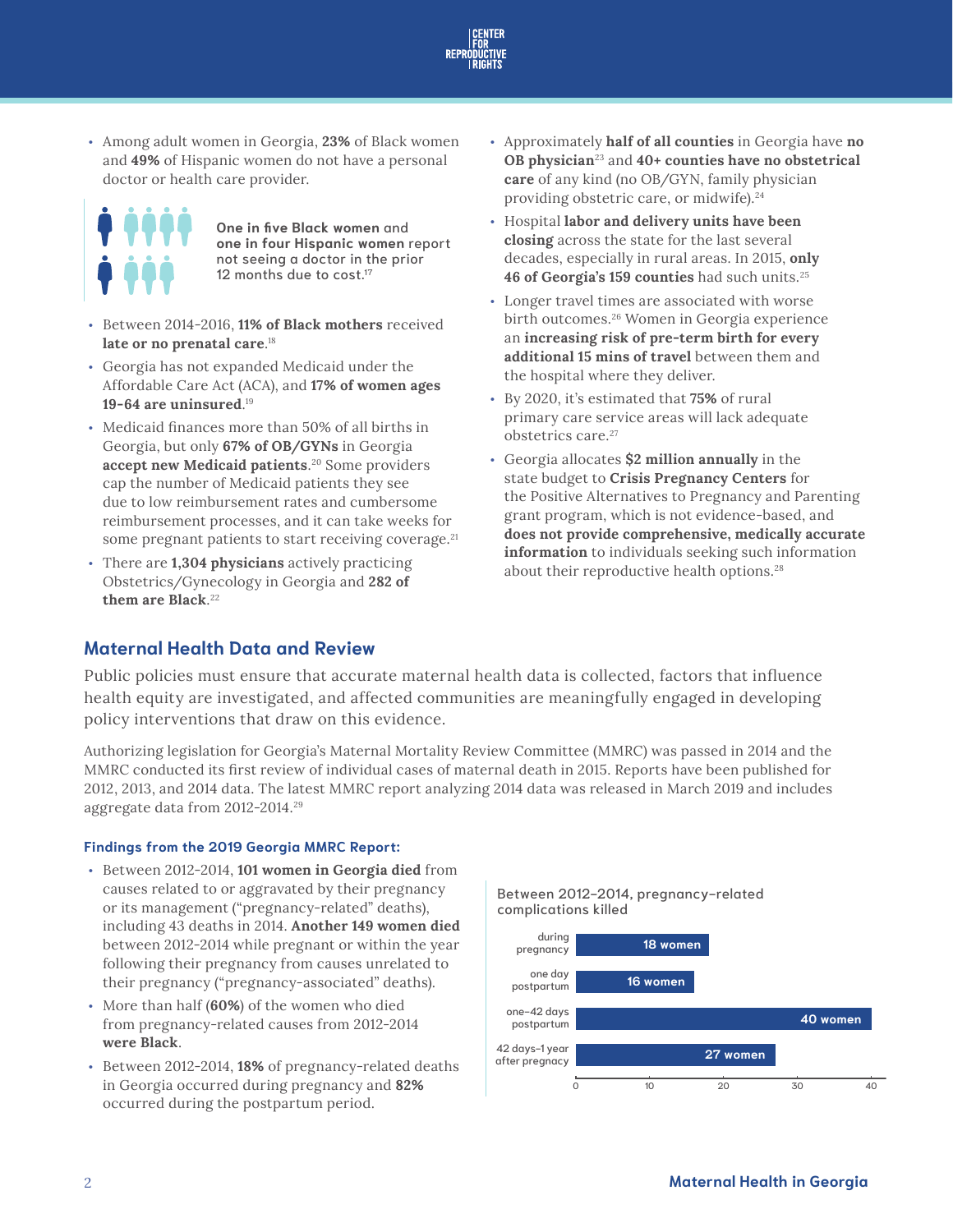#### **Maternal Health & Rights Initiative**

- Between 2012-2014, the six leading causes of death were cardiomyopathy, hemorrhage, cardiovascular and coronary conditions, embolism, preeclampsia and eclampsia, and amniotic fluid embolism. **Cardiomyopathy was the leading cause of pregnancy-related death** among Black and white women. **Black women had the highest number of deaths** in all six categories.30
- The majority (**61%**) of pregnancy-related deaths that occurred between 2012-2014 were **deemed**

# **Recent Maternal Health Policy Changes**

- In late 2017, the Department of Public Health joined the Alliance for Innovation on Maternal Health (AIM). AIM is a national, data-driven quality improvement program which provides hospitals with free maternal patient safety resources and consultation on obstetric hemorrhage and severe hypertension.<sup>31</sup>
- The FY 2019 state budget included an appropriation of **\$2 million**, which provided **funds for 20 rural birthing hospitals** to adopt and implement the AIM resources, collect data, and sustain statewide perinatal quality improvement initiative efforts.32
- The FY 2019 state budget also provided **\$500,000** to improve sustainability of the evidence-based Centering Pregnancy program, a group model of **prenatal care**. The funding would allow

## **Recommendations to State Legislators**

**preventable, including 100% of deaths caused by hemorrhage** and 80% of deaths caused by cardiomyopathy in 2014. A particularly high percentage of the deaths occurring during the postpartum period (up to one year) were deemed preventable.

• The report does not provide any information about the geographic distribution of maternal deaths across Georgia.

implementation of enhanced Medicaid reimbursement for the unique structure of group prenatal care service delivery.33

- As of July 2019, **the Department of Public Health is able to designate the level of maternal and neonatal care** provided at birthing hospitals in Georgia. This is critical to ensuring that Georgia's mothers and infants are receiving appropriate care in facilities, based on their level of risk.34
- The **FY 2020** budget includes an **additional \$200,000** to support the operation of the state Maternal Mortality Review Committee, which is tasked with **reviewing all maternal deaths in the state** and developing recommendations to reduce the maternal mortality ratio.35

To proactively address the disparities and other maternal health concerns outlined above, state legislators are urged to enact public policies that advance a human rights-based approach to improving maternal health. A human rights-based approach ensures access to safe and respectful maternal healthcare for all who need it and prioritizes the active participation of affected communities in healthcare systems and healthcare decision-making.

- 9 **Work with the Georgia State Department of Health** to make the process for selecting Maternal Mortality Review Committee (MMRC) members transparent and create opportunities for individuals and communities most affected by poor maternal health outcomes to serve on and engage with the MMRC.
- **V** Extend Medicaid coverage to a minimum of one year postpartum, as recommended by Georgia's MMRC.36
- 9 Allocate resources to communities **with the greatest needs** and to evidence-based programs that advance **health equity**.
- 9 **End state funding of Crisis Pregnancy Centers**, which often do not have medical professionals on staff and generally do not provide accredited medical care or dispense the information patients need to access comprehensive pregnancy care.<sup>37</sup>
- 9 **Remove restrictions** and access barriers to medically accurate sexual and reproductive health services and information.
- 9 Promote and retain a **diverse, qualified workforce** of reproductive health care professionals.
- 9 Take steps to **address bias in healthcare access and delivery**, including measures that address race, gender, and class bias perpetuated by both healthcare systems and individual healthcare professionals.